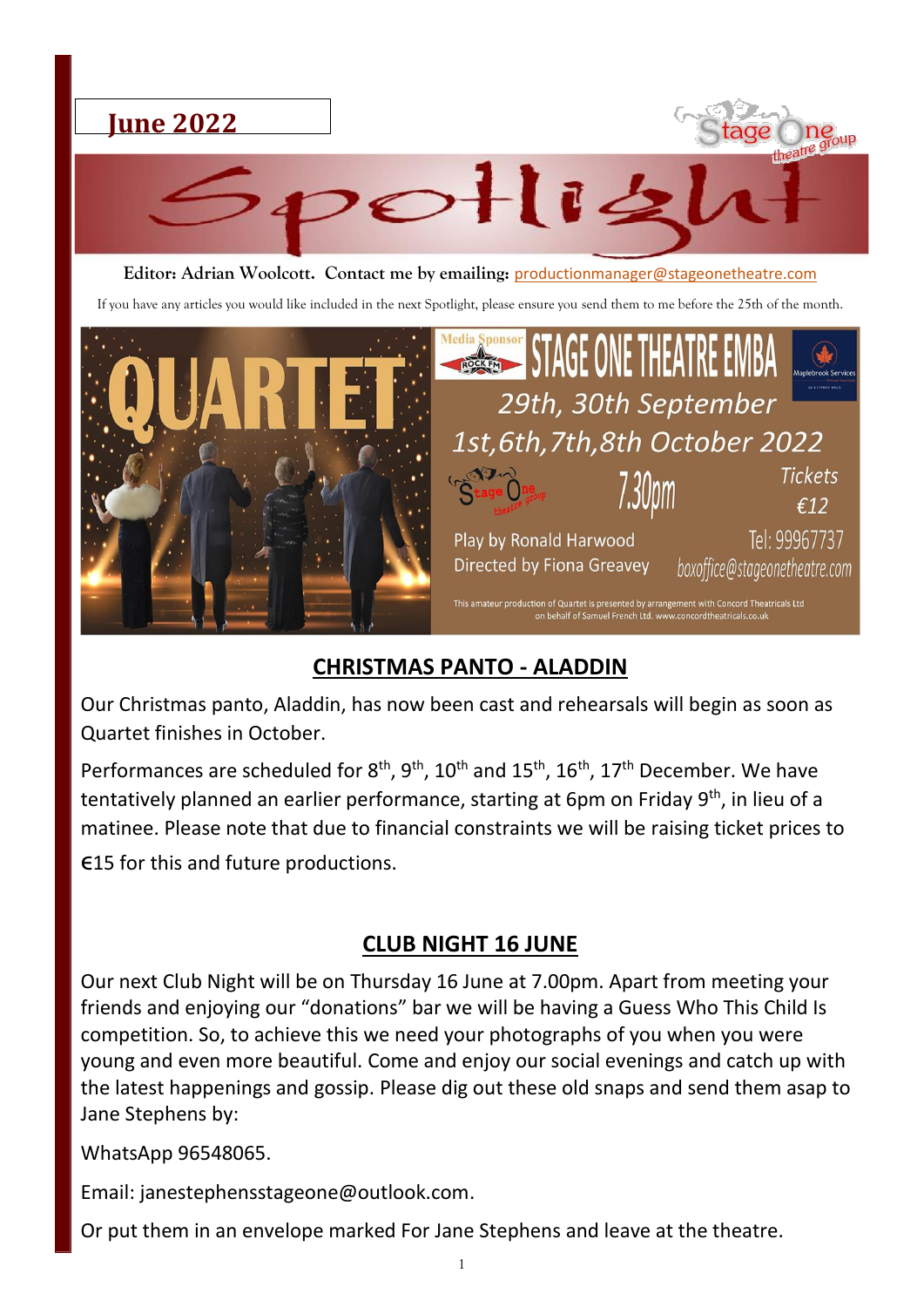### **Missing Furniture**

We are currently missing two items of furniture from our props store: a Mahogany halfmoon table and a 'Nest of Tables'. If anyone has borrowed them or knows of their whereabouts we would be very grateful for their return as both have been very useful and have been used numerous times in different productions.



## **CAN YOU DESIGN POSTERS THAT CAN BE USED TO ADVERTISE OUR NEXT SHOW?**

**Fiona has been doing most of them, successfully and beautifully, for the last 10 years and now wishes to take a break. We are very grateful to her. Is there anyone in the membership who would like to take on this job please**

# **Did you know…?**

### **The Theatre with the most seats in London… and Europe!**

With 2286 seats, the London Palladium is not only the theatre with the most seats in London, but also in Europe!